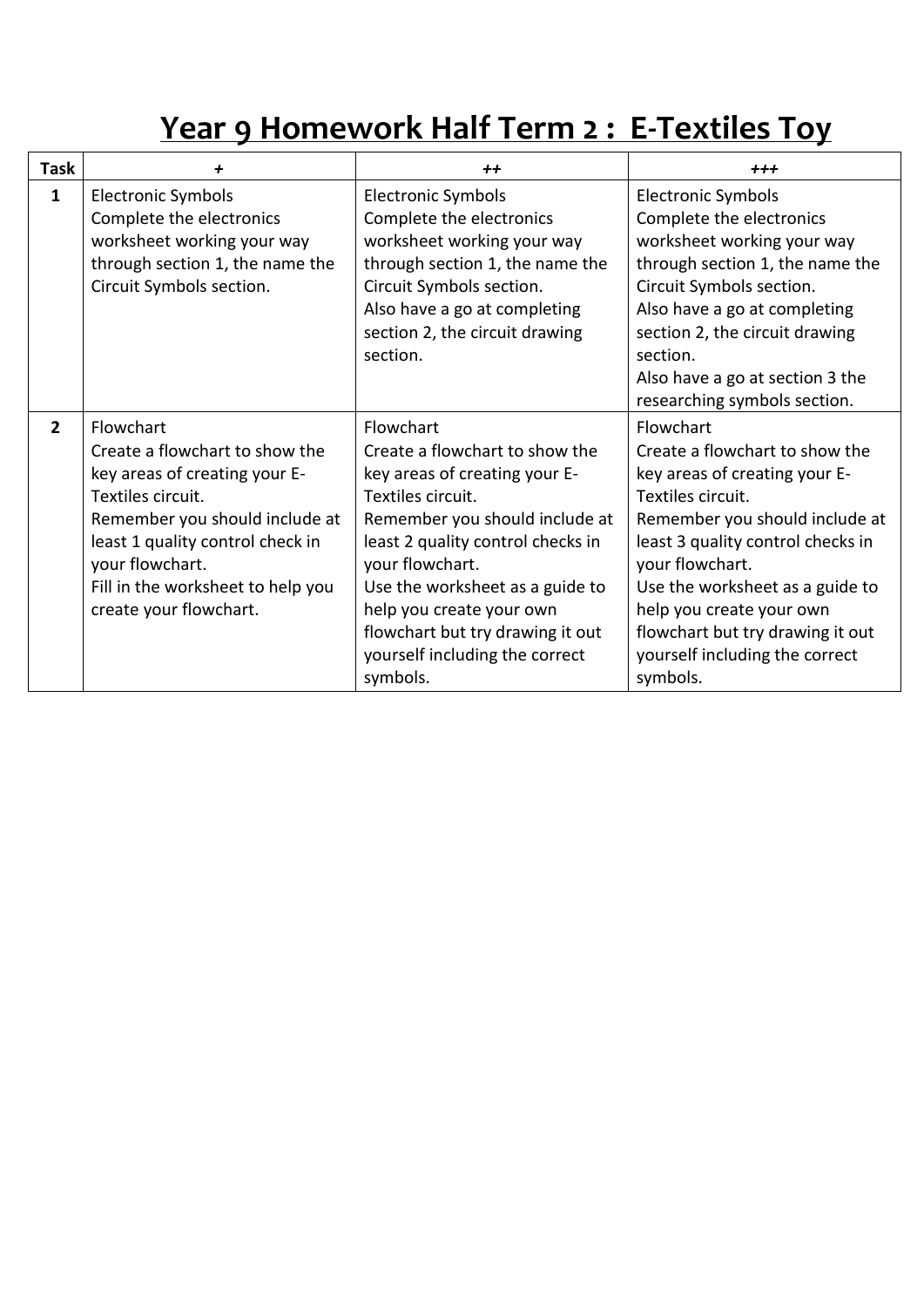**Circuit Homework** Name: ……………………………………..

### **Section 1 – Name the Circuit Symbols**

## [Symbol Name the symbol?](https://www.google.co.uk/url?sa=i&rct=j&q=&esrc=s&source=images&cd=&cad=rja&uact=8&ved=2ahUKEwjRrv6qie_dAhWPKFAKHaM2ArkQjRx6BAgBEAU&url=https://www.teachingideas.co.uk/subjects/circuits-and-electricity&psig=AOvVaw1cvsBXWIS-jOqKY-QkBHte&ust=1538821067311750)

| SYMBOL | Can you name the symbol? |
|--------|--------------------------|
|        |                          |
|        |                          |
|        | المتواصل المتواصل        |
|        |                          |
|        |                          |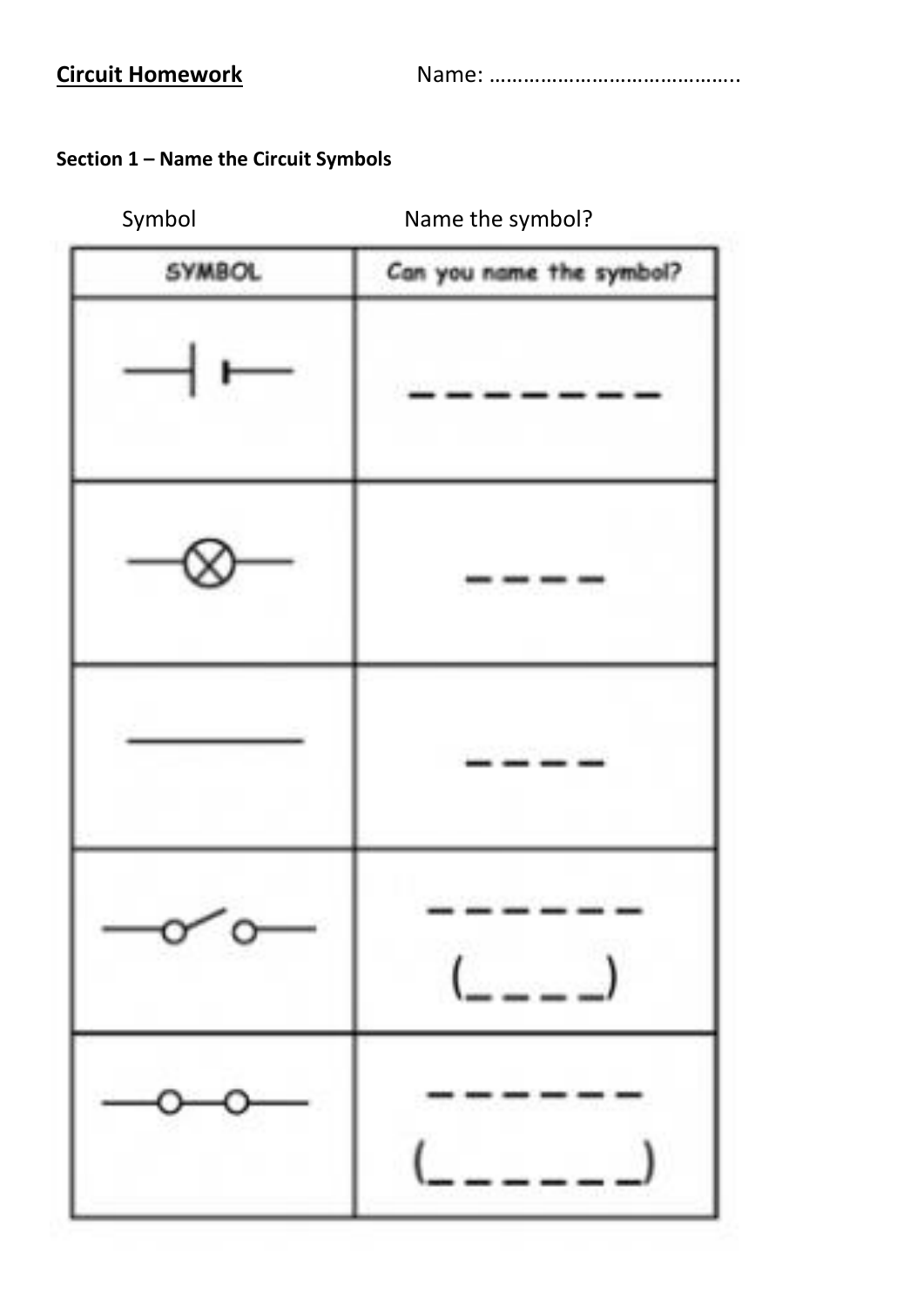### **Section 2 – Drawing Your Circuit**

Create a technical drawing of the circuit you will be creating in lesson, use the drawing here to help you and try to be accurate.

Include:

- An LED
- A switch
- A battery



#### **Section 3 - Electronic Symbols Research**

Carry out research to find out the names and symbols for 6-8 other electronic components that could be used in a circuit. When presenting them make sure they are clearly drawn and labelled.